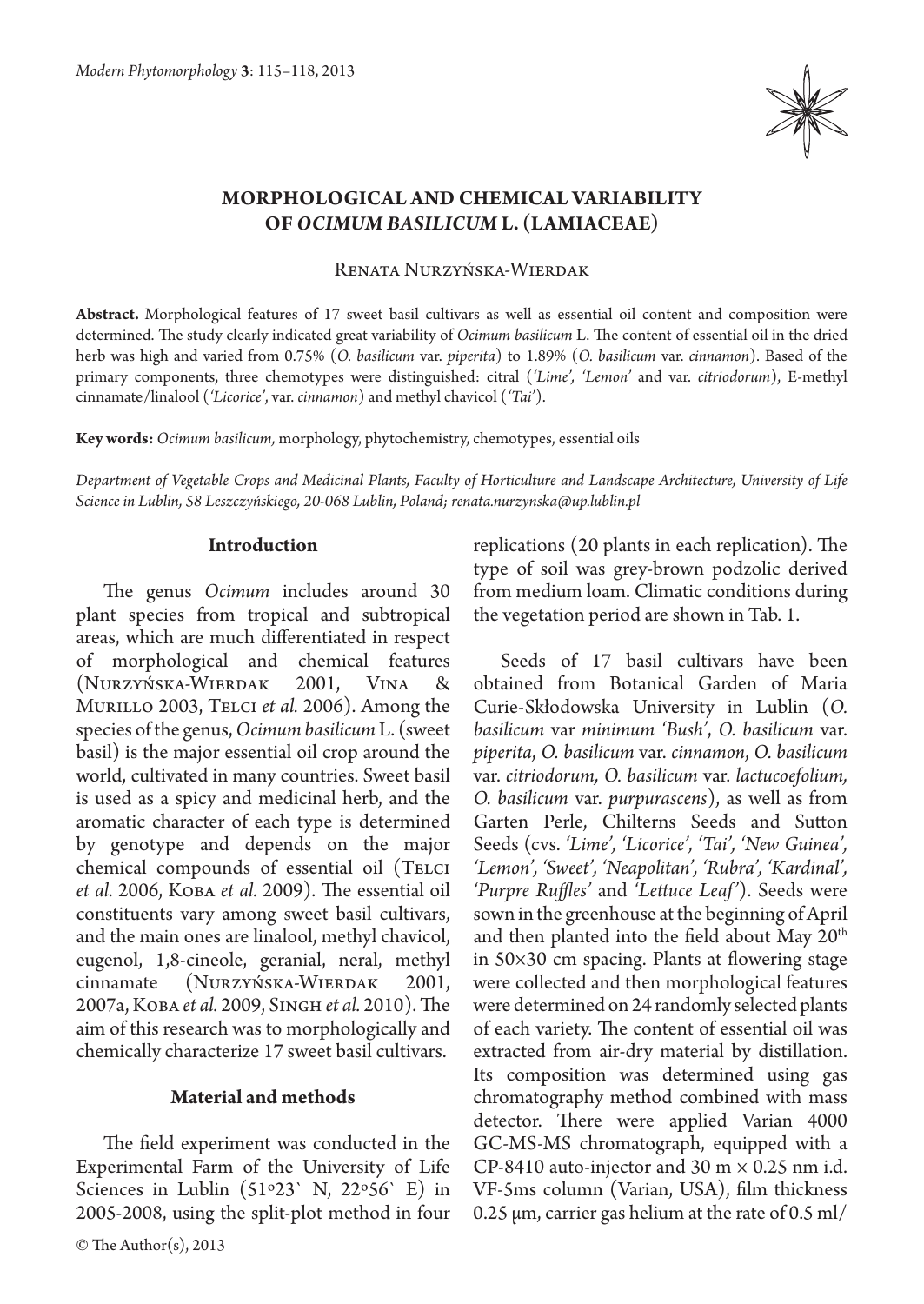| Month | Decade      | Mean air temperature |           | Total rainfall |           |
|-------|-------------|----------------------|-----------|----------------|-----------|
|       |             | 2005-2008            | 1951-1995 | 2005-2008      | 1951-1995 |
| May   | $_{\rm II}$ | 13.1                 | 13.8      | 41.3           | 11.1      |
|       | Ш           | 16.2                 | 13.8      | 18.1           | 26.0      |
| June  | -1          | 14.7                 | 15.4      | 26.0           | 23.1      |
|       | $_{\rm II}$ | 17.4                 | 15.6      | 7.6            | 24.9      |
|       | Ш           | 18.2                 | 16.8      | 10.9           | 23.0      |
| July  |             | 19.2                 | 17.0      | 8.3            | 20.0      |
|       | $_{\rm II}$ | 20.0                 | 18.0      | 24.3           | 30.0      |
|       | Ш           | 22.5                 | 17.6      | 39.0           | 31.0      |

**Table 1.** Mean air temperature (°C) and total rainfall (mm) for May-July period in the years 2005-2008 and the long term average (1951-1995).

**Table 2.** Characteristics of chosen growth features of studied basil cultivars.

| Basil cultivar           | Plant height<br>(cm) | Plant diameter<br>(cm) | Nr. of<br>branches<br>per plant | Plant weight<br>(g) | Nr. of<br>inflorescences<br>per plant | Essential oil<br>content (%) |
|--------------------------|----------------------|------------------------|---------------------------------|---------------------|---------------------------------------|------------------------------|
| 'Kardinal'               | 56.9                 | 36.6                   | 13.0                            | 454.1               | 52.0                                  | 0.85                         |
| 'Lime'                   | 39.2                 | 41.2                   | 13.6                            | 135.8               | 26.6                                  | 1.00                         |
| 'Licorice'               | 38.5                 | 39.5                   | 13.8                            | 174.5               | 43.5                                  | 1.31                         |
| 'Lemon'                  | 41.8                 | 43.4                   | 13.3                            | 127.3               | 39.9                                  | 1.18                         |
| 'Lettuce Leaf'           | 49.8                 | 39.8                   | 15.6                            | 266.7               | 35.8                                  | 1.10                         |
| 'Neapolitan'             | 36.4                 | 28.5                   | 10.6                            | 146.8               | 41.3                                  | 1.01                         |
| 'New Guinea'             | 33.7                 | 34.4                   | 13.7                            | 135.9               | 42.5                                  | 1.36                         |
| 'Purpre Ruffles'         | 45.4                 | 33.0                   | 15.2                            | 301.5               | 34.6                                  | 0.90                         |
| 'Rubra'                  | 54.0                 | 33.2                   | 13.2                            | 413.5               | 67.8                                  | 0.82                         |
| 'Sweet'                  | 56.0                 | 43.3                   | 16.5                            | 158.4               | 43.5                                  | 0.97                         |
| 'Tai'                    | 41.3                 | 34.5                   | 11.5                            | 135.0               | 40.0                                  | 0.94                         |
| var. cinnamon            | 43.6                 | 38.2                   | 12.5                            | 128.5               | 45.7                                  | 1.89                         |
| var. citriodorum         | 49.3                 | 39.4                   | 12.6                            | 229.3               | 53.6                                  | 1.02                         |
| var. lactucoefolium      | 53.2                 | 37.2                   | 11.6                            | 267.2               | 52.2                                  | 0.80                         |
| var. minimum 'Bush'      | 29.2                 | 24.9                   | 15.5                            | 119.5               | 52.4                                  | 1.57                         |
| var. piperita            | 50.2                 | 38.5                   | 12.9                            | 243.7               | 47.7                                  | 0.75                         |
| var. purpurascens        | 47.9                 | 38.4                   | 14.2                            | 254.4               | 35.8                                  | 1.03                         |
| Mean                     | 45.1                 | 36.7                   | 13.5                            | 217.2               | 44.4                                  | 1.09                         |
| $LSD_{\underline{0.05}}$ | 13.2                 | 9.8                    | 2.5                             | 65.3                | 14.7                                  | 0.22                         |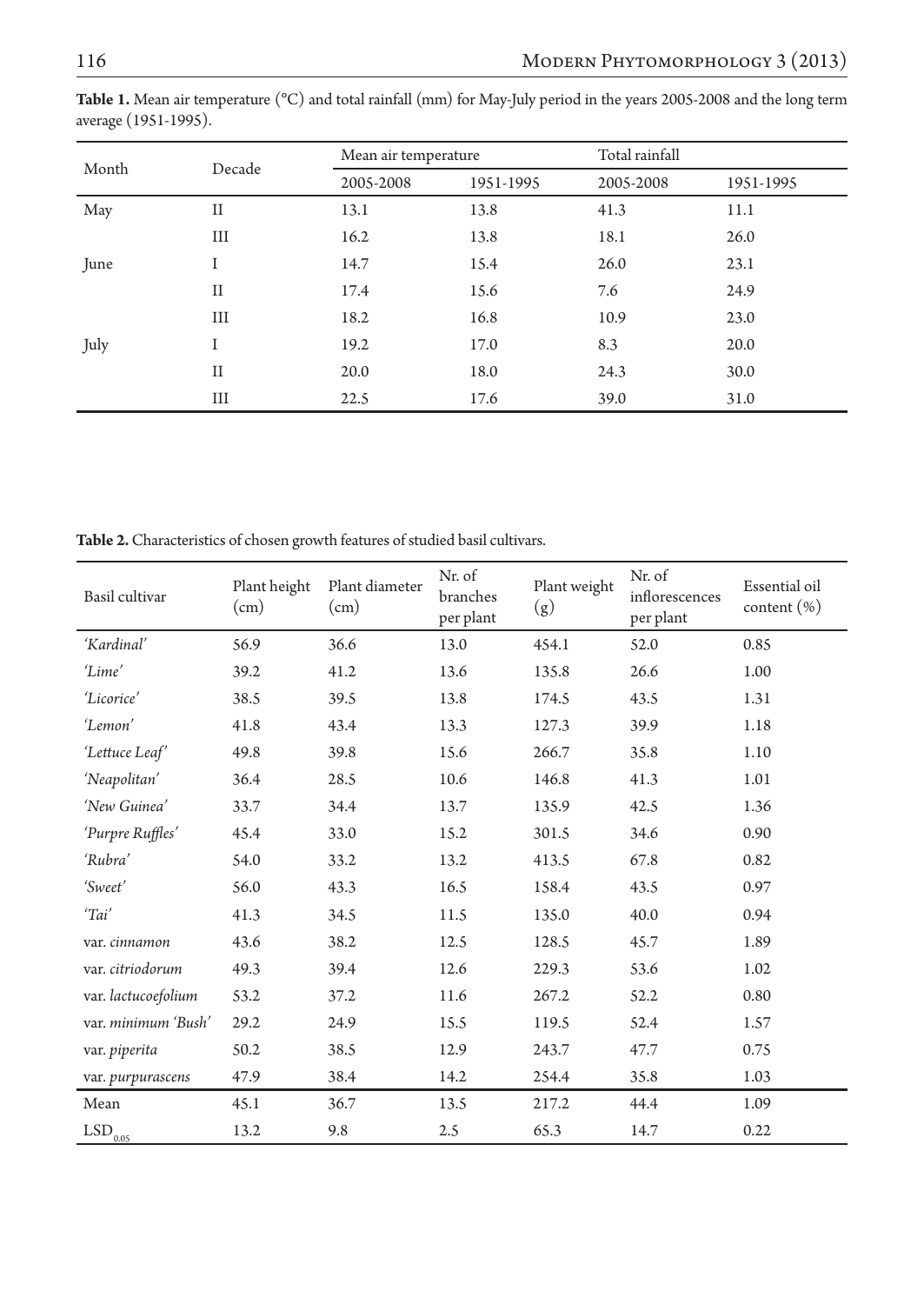| Basil cultivar   | Oil aroma and major aroma compounds of essential oil (%)                                                                                                    |  |  |  |
|------------------|-------------------------------------------------------------------------------------------------------------------------------------------------------------|--|--|--|
| 'Lime'           | Aroma: lime; geranial $(25.7%)$ , neral $(20.8%)$ , linalool $(10.6%)$ , Z-a-bisabolene $(8.0%)$ ,<br>$E$ -caryophyllene (6.2%)                             |  |  |  |
| 'Licorice'       | Aroma: licorice; E-methyl cinnamate (41.9%), linalool (22.7%), methyl chavicol (4.9%)                                                                       |  |  |  |
| 'Lemon'          | Aroma: lemon; geranial (20.5%), neral (15.8%), E-caryophyllene (10.7%), Z-a-bisabolene (10.1%),<br>linalool (9.8%), nerol (7.8%)                            |  |  |  |
| 'Tai'            | Aroma: anise; methyl chavicol (68.6%), eucalyptol (8.2%)                                                                                                    |  |  |  |
| var. cinnamon    | Aroma: spicy-cinnamon; E-methyl cinnamate (29.9%), linalool (26.5%), methyl chavicol (7.8%)                                                                 |  |  |  |
| var. citriodorum | citrus-fruit; geranial (20.2%), neral (15.5%), E-caryophyllene<br>$(10.5\%)$ .<br>Aroma:<br>Z-a-bisabolene $(9.9\%)$ , linalool $(9.7\%)$ , nerol $(7.7\%)$ |  |  |  |

**Table 3.** Major aroma compounds of chosen basil essential oils (2005-2008).

minute; injector and detector temperature 220°C and 200°C, respectively; split ratio 1:100; injector volume 1µl. A temperature gradient was applied (50°C for 1 min, then incremented by 4°C/min to 250°C and held at this temperature for 10 min); ionization energy, 70 eV; mass range, 40-1000 Da; scan time, 0.8 s. The linear retention indices from temperature-programming, using definition of VAN DEN DOOL & KRATZ (1963), were determined for series of n-alkanes  $C_{6}$ - $C_{40}$ . Statistical analysis of studied features was performed using SAS software (SAS Institute Inc., Cary, NC, USA) procedures.

#### **Results and disscusion**

Significant differentiation was found in the investigated sweet basil traits relating to the plant's height, diameter, weight as well as number of branches, inflorescences and essential oil content (Tab. 2). The highest plants  $(56.9 \text{ cm})$  with the greatest weight  $(454.1 \text{ g})$ were produced by *'Kardinal'*, whereas '*Rubra*' was characterized by the largest number of inflorescences (67.8) and *'Sweet'* had a largest plant diameter and number of branches (43.3 cm and 16.5, respectively). Results of the present and earlier studies (NURZYŃSKA-WIERDAK 2007a, b) confirm great morphological and developmental variability of sweet basil. Essential oil content was high and varied from 0.75% (*O. basilicum* var. *piperita*) to 1.89% (*O. basilicum* var. *cinnamon*) (Tab. 2). The higher content of essential oil at full bloom stage in *Ocimum* spp. has also been reported from other

regions (Verma *et al.* 2011). Some these results remain consistent with those described by Seidler-Łożykowaska & Król (2008). Great variability of essential oil chemical composition was observed at chosen basil cultivars (Tab. 3). However, the main components were geranial (*'Lime', 'Lemon',* var. *citriodorum*), *E*-methyl cinnmate (*'Licorice'*, var. *cinnamon*), linalool (*'Lime', 'Licorice',* var. *cinnamon*) and neral (*'Lime', 'Lemon',* var. *citriodorum*). *'Lime', 'Lemon'* and var. *citriodorum* contained high citral (geranial and neral) contents ranging from 35.7% to 46.55% and can be considered as a citral chemotypes (Telci *et al.* 2006).

Methyl chavicol was the dominant compound in essential oil of 'Tai' plants, and was the minor component in the others. The composition of 'Tai' essential oil was similar to that described by Verma *et al.* (2011) and Koba *et al.* (2009) and indicated that this cultivar could be a potential source of methyl chavicol. Based of these primary components (compounds found in concentration higher then 15%), three chemotypes were distinguished: a) citral (*'Lime', 'Lemon'* and var. *citriodorum*); b) *E*-methyl cinnamate/linalool (*'Licorice',* var. *cinnamon*); c) methyl chavicol (*'Tai'*).

## **Conclusions**

In conclusion, this study demonstrated the great morphological and chemical variability of *Ocimum basilicum* cultivars, and indicated that basil cultivars accumulated a relatively high percentage of essential oil (mean 1.09%) in a